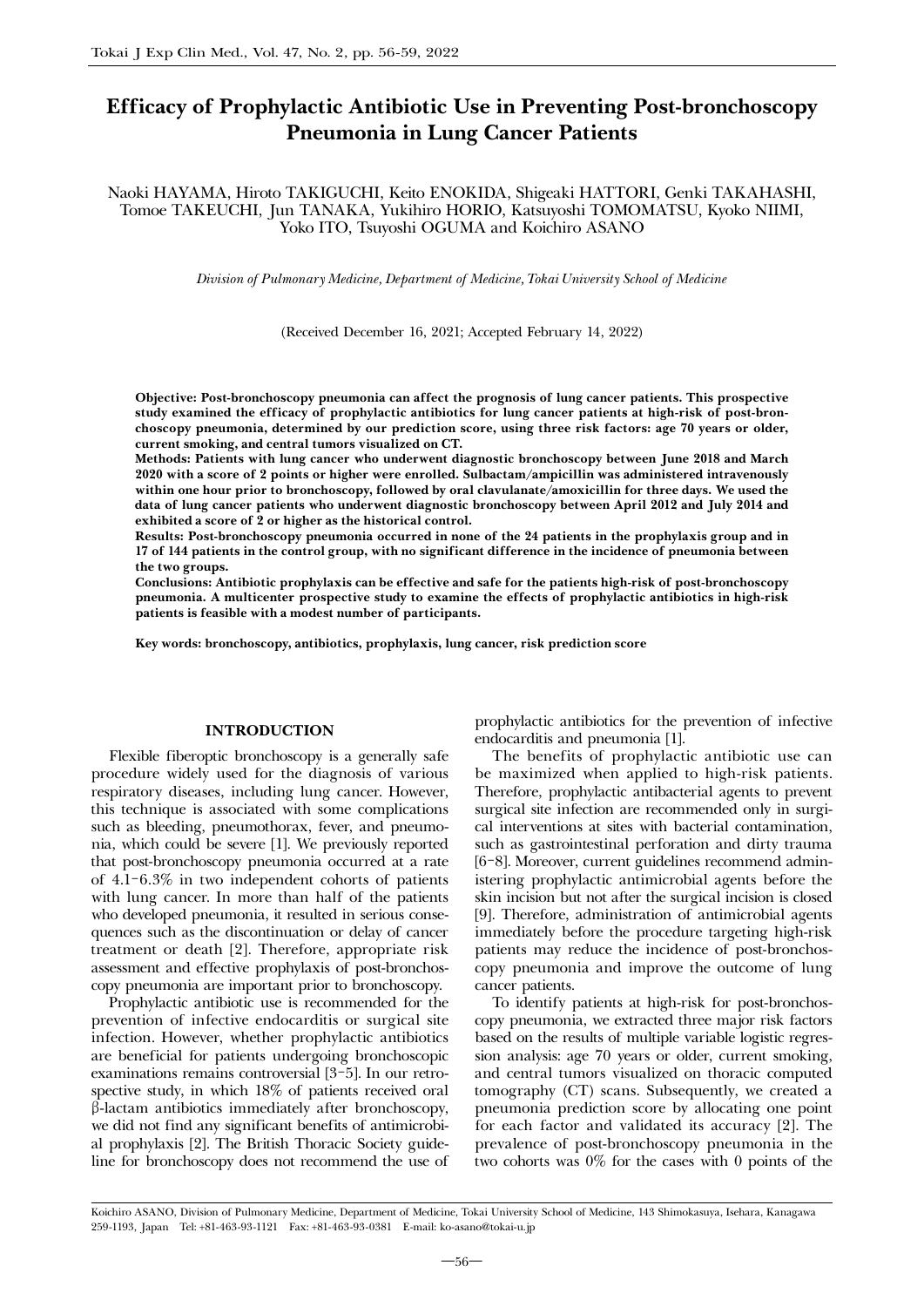score, 2.9-3.7% for those with one point, and 9.7-13.4% for those with two or three points. The area under the receiver operating characteristic curve was 0.713-0.735, indicating that the pneumonia prediction score had a good discriminative ability for identifying high-risk patients [2].

Herein, we conducted a preliminary prospective single-center, single-arm study to evaluate the efficacy of prophylactic antibiotics in lung cancer patients at highrisk of post-bronchoscopy pneumonia for the design of future multi-center trials.

#### MATERIALS AND METHODS

## **Patients**

This study was conducted between June 2018 and March 2020. Patients with lung cancer who underwent diagnostic bronchoscopy at Tokai University Hospital in Japan and presented with post-bronchoscopy pneumonia prediction scores of 2 points or more were enrolled. Patients with penicillin hypersensitivity were excluded from the study. One-hundred and forty-four patients who underwent diagnostic bronchoscopy between April 2012 and July 2014 at our hospital and were diagnosed with lung cancer with a prediction score of 2 points or more were used as the historical control group.

This study was approved by the Institutional Review Board of Tokai University Hospital (17R-191). The investigation conforms with the principles outlined in the Declaration of Helsinki. Written informed consent was obtained from all patients before their enrollment in the study.

# Prophylactic antibiotic treatment

Within one hour preceding bronchoscopy, 1500 mg sulbactam/ampicillin was administered intravenously over 30 min. After bronchoscopy, 500 mg of amoxicillin and 125 mg of clavulanate was administered orally three times a day for three days.

#### Bronchoscopy

Bronchoscopy was performed by experienced pulmonologists, including at least one specialist certified by the Japan Society for Respiratory Endoscopy. Local laryngopharyngeal anesthesia was performed with 1% lidocaine, and premedication with intramuscular injection of pentazocine, hydroxyzine pamoate, and atropine sulfate or intravenous injections of midazolam and pethidine were administered. We used flexible fiberoptic bronchoscopes, BF-1T260 and BF-P260 (Olympus Corporation, Tokyo, Japan), with intra-tracheobronchial injections of 1% lidocaine for local anesthesia. After observing the bronchial lumen, a transbronchial biopsy was performed using biopsy forceps or a guide sheath kit, followed by bronchial lavage with 20 mL saline.

# Definition of post-bronchoscopy pneumonia

Clinical symptoms and body temperature were recorded daily from the day after bronchoscopy to the first hospital visit. Post-bronchoscopy pneumonia was diagnosed when body temperatures of over 37˚C persisted for 24 hours or more, accompanied by either an exacerbation of respiratory symptoms or the appearance of new opacities on chest radiography or CT.

#### Statistical analyses

Data are presented as median values (ranges) or counts and percentages. Data were analyzed using Mann-Whitney's *U*-test and Fisher's exact test for quantitative and categorical variables. P values < 0.05 were considered statistically significant. Sample size calculation was performed with an  $\alpha$  error of 0.05,  $\beta$ error of 0.2, and a sample size of 1 : 1. We used the Statistical Package for the Social Sciences version 25.0 (IBM Corp., Armonk, NY, USA) for the analysis.

## RESULTS

# Patient characteristics

Thirty patients were enrolled in this study. Six patients were excluded: four with insufficiency or withdrawal of consent, one with an error of antibiotic treatment, and one with non-malignant disease. All feasible cases received a designated dose of sulbactam/ ampicillin and clavulanate/amoxicillin. There were no adverse events due to antibiotic treatment. The characteristics of the twenty-four patients and the historical controls are summarized in Table.

The median age, distribution of post-bronchoscopy pneumonia score, and histology of lung cancer were consistent between the two groups. In the historical control group, there were significantly more men than in the prophylaxis group, and the ratio of current smokers and patients at less advanced clinical stages (stage I or stage II) were significantly higher. In the prophylaxis group, no patients with stage I or II disease were included.

# Effect of prophylactic antibiotics

There were no patients with a fever (temperatures of over 37˚C) persisting for 24 hours or more in the prophylaxis group. One patient in the prophylaxis group, a 69-year-old woman with squamous cell carcinoma (clinical T4N1M0, stage IIIA) presented with exacerbation of sputum and appearance of new opacities on chest radiography. She received additional antibiotic treatment with intravenous piperacillin/ tazobactam and recovered without experiencing serious consequences. Therefore, the incidence rate of post-bronchoscopy pneumonia in the prophylaxis group was 0.0% per protocol and 4.2% in patients who received therapeutic antibiotics.

Pneumonia after bronchoscopy occurred in 17 patients (11.8%) in the historical control group. There was no significant difference in the incidence of pneumonia between the two groups (Figure,  $p = 0.14$ 0.47). When patients with stage III/IV disease alone were analyzed, the difference between the incidences of post-bronchoscopy pneumonia in the prophylaxis group  $(0.0\% - 4.2\%)$  and in the control group  $(17.6\%)$ was more significant ( $p = 0.02 - 0.12$ ).

Power analysis was performed with an  $\alpha$  error of 0.05,  $\beta$  error of 0.2, and a sample size of 1 : 1. The number of patients required to confirm the efficacy of prophylactic antibiotic treatment to prevent post-bronchoscopy pneumonia was 61-199 subjects in each group. If enrollment is limited to cases of advanced cancer, the number could be reduced to 39-84 per group.

―57―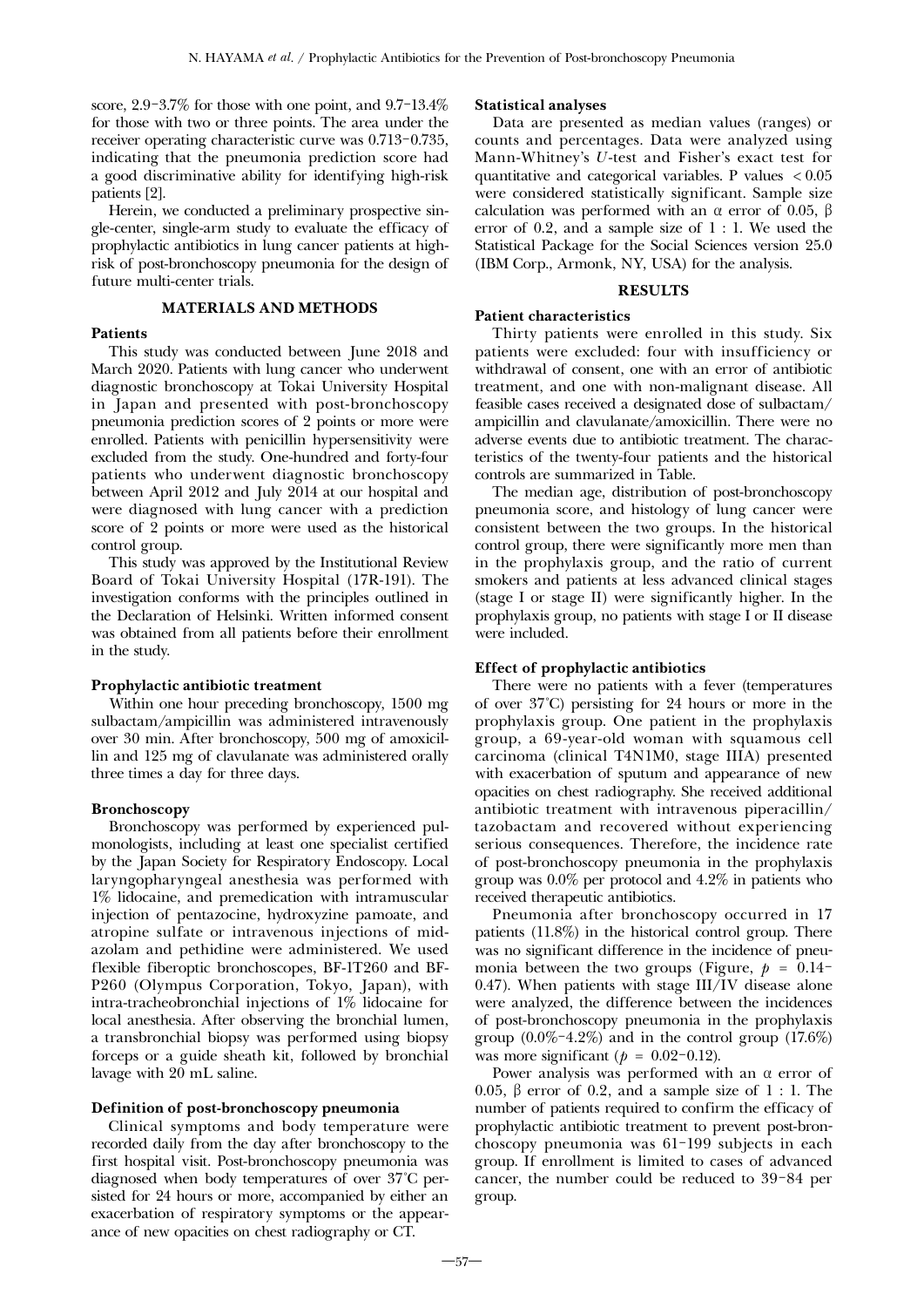|                                              | $\blacksquare$          | $\circ$                         |                                   |                                                   |
|----------------------------------------------|-------------------------|---------------------------------|-----------------------------------|---------------------------------------------------|
| Characteristic – no.                         |                         | Historical control<br>$n = 144$ | Prophylaxis group<br>$n = 24$     | p-value                                           |
| Median age, year (range)                     |                         | $74(36-84)$                     | $74(65-80)$                       |                                                   |
| Sex, Male/Female                             |                         | 124/20                          | 14/10                             | $< 0.01*$                                         |
|                                              | 9                       | 127                             | 19                                |                                                   |
| PBP score#                                   | 3                       | 17                              | 5                                 |                                                   |
| Smoking status                               | Never smoked            | 11                              | 3                                 |                                                   |
|                                              | Former smoker           | 51                              | 14                                |                                                   |
|                                              | Current smoker          | 82                              |                                   | $< 0.05*$                                         |
| Median pack-year smoked (range)              |                         | $47(0-175)$                     | $46(0-141)$                       |                                                   |
|                                              | Adenocarcinoma          | 44                              |                                   |                                                   |
|                                              | Squamous cell carcinoma | 53                              | 6                                 |                                                   |
| Histology                                    | Small cell carcinoma    | 24                              |                                   | 7<br>0/0/13/11/0<br>$< 0.01*$<br>$0.14 - 0.47$ ** |
|                                              | $Others^{\&}$           | 23                              |                                   |                                                   |
| Clinical stage, $I / II / III / W /$ unknown |                         | 25/25/36/55/3                   |                                   |                                                   |
| Post-bronchoscopy pneumonia                  |                         | $17(11.8\%)$                    | $0-1$ <sup>##</sup> $(0.0-4.2\%)$ |                                                   |

|  |  |  |  |  |  | Table Characteristics of the prophylaxis and historical control groups |  |
|--|--|--|--|--|--|------------------------------------------------------------------------|--|
|--|--|--|--|--|--|------------------------------------------------------------------------|--|

# post-bronchoscopy pneumonia prediction score, &Others included large cell carcinoma, pleomorphic carcinoma, adenosquamous carcinoma, carcinoid, and unclassified tumor; ##including one case that did not meet the criteria of pneumonia per protocol but required therapeutic antibiotic treatment; \*Fisher's exact test



Figure Incidence of post-bronchoscopy pneumonia in the historical control and prophylaxis groups. Prophylaxis group per protocol: post-bronchoscopy pneumonia that met the protocol criteria, prophylaxis group therapy + : post-bronchoscopy pneumonia that did not meet the criteria of pneumonia per protocol but received therapeutic antibiotics.

# DISCUSSION

This preliminary study demonstrated that the incidence of post-bronchoscopy pneumonia in patients with higher prediction scores may be reduced to less than 5% with the prophylactic use of antimicrobial agents administered immediately before the procedure and during the following three days. The predicted sample size to confirm the benefit of prophylactic treatment in high-risk populations is modest and feasible.

Prophylactic antibiotic use during bronchoscopy is not recommended, even in patients at high-risk

of infective endocarditis in the current guidelines of the British National Institute for Health and Care Excellence and the British Thoracic Society [1, 10]. Indeed, there are reports that prophylactic antibiotics are not effective in preventing the onset of post-bronchoscopy pneumonia throughout bronchoscopy for any lung disease [3, 11]. However, a randomized controlled trial showed that prophylactic azithromycin is effective in preventing pneumonia after bronchoscopy in patients with lung cancer [5]. The incidence of respiratory tract infection was 2.9% in the no-antibiotic treatment group and 0.7% in the azithromycin group (*p*